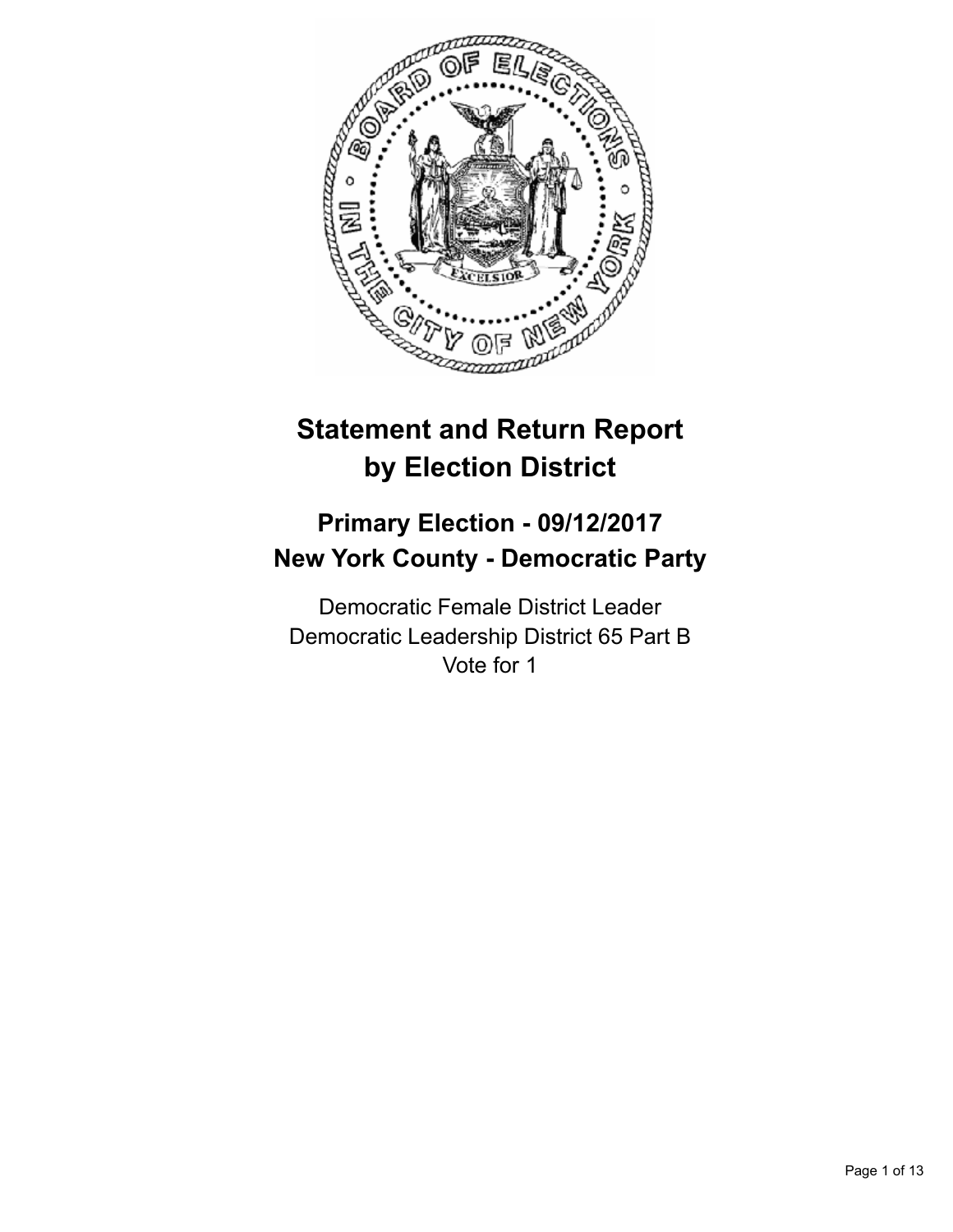

| <b>PUBLIC COUNTER</b>                                    | 132 |
|----------------------------------------------------------|-----|
| MANUALLY COUNTED EMERGENCY                               | 0   |
| ABSENTEE / MILITARY                                      | 3   |
| <b>AFFIDAVIT</b>                                         | 0   |
| <b>Total Ballots</b>                                     | 135 |
| Less - Inapplicable Federal/Special Presidential Ballots | 0   |
| <b>Total Applicable Ballots</b>                          | 135 |
| ALICE CANCEL                                             | 66  |
| DAISY PAEZ                                               | 43  |
| <b>Total Votes</b>                                       | 109 |
| Unrecorded                                               | 26  |

#### **007/65**

| PUBLIC COUNTER                                           | 155 |
|----------------------------------------------------------|-----|
| <b>MANUALLY COUNTED EMERGENCY</b>                        | 0   |
| ABSENTEE / MILITARY                                      |     |
| AFFIDAVIT                                                | 0   |
| <b>Total Ballots</b>                                     | 156 |
| Less - Inapplicable Federal/Special Presidential Ballots | 0   |
| <b>Total Applicable Ballots</b>                          | 156 |
| <b>ALICE CANCEL</b>                                      | 72  |
| DAISY PAEZ                                               | 55  |
| <b>Total Votes</b>                                       | 127 |
| Unrecorded                                               | 29  |

| <b>PUBLIC COUNTER</b>                                    | 169 |
|----------------------------------------------------------|-----|
| <b>MANUALLY COUNTED EMERGENCY</b>                        | 0   |
| ABSENTEE / MILITARY                                      | 4   |
| <b>AFFIDAVIT</b>                                         | 0   |
| <b>Total Ballots</b>                                     | 173 |
| Less - Inapplicable Federal/Special Presidential Ballots | 0   |
| <b>Total Applicable Ballots</b>                          | 173 |
| ALICE CANCEL                                             | 90  |
| DAISY PAEZ                                               | 42  |
| MICHAEL HALPERT (WRITE-IN)                               |     |
| <b>Total Votes</b>                                       | 133 |
| Unrecorded                                               | 40  |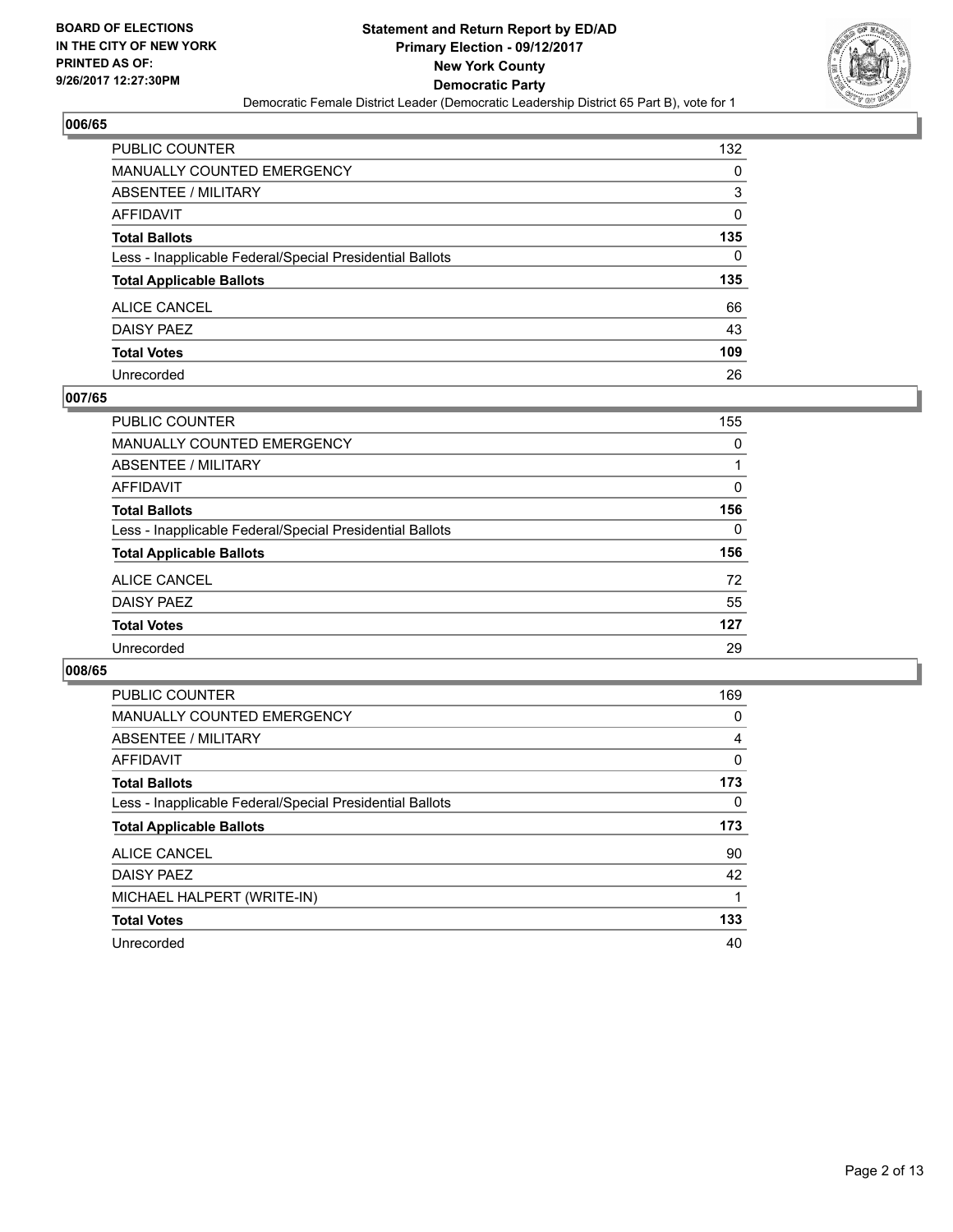

| PUBLIC COUNTER                                           | 101 |
|----------------------------------------------------------|-----|
| MANUALLY COUNTED EMERGENCY                               | 0   |
| ABSENTEE / MILITARY                                      | 8   |
| AFFIDAVIT                                                | 0   |
| Total Ballots                                            | 109 |
| Less - Inapplicable Federal/Special Presidential Ballots | 0   |
| <b>Total Applicable Ballots</b>                          | 109 |
| ALICE CANCEL                                             | 54  |
| <b>DAISY PAEZ</b>                                        | 21  |
| <b>Total Votes</b>                                       | 75  |
| Unrecorded                                               | 34  |

#### **019/65**

| <b>PUBLIC COUNTER</b>                                    | 94       |
|----------------------------------------------------------|----------|
| MANUALLY COUNTED EMERGENCY                               | 0        |
| ABSENTEE / MILITARY                                      | 5        |
| AFFIDAVIT                                                |          |
| <b>Total Ballots</b>                                     | 100      |
| Less - Inapplicable Federal/Special Presidential Ballots | $\Omega$ |
| <b>Total Applicable Ballots</b>                          | 100      |
| <b>ALICE CANCEL</b>                                      | 46       |
| DAISY PAEZ                                               | 29       |
| <b>Total Votes</b>                                       | 75       |
| Unrecorded                                               | 25       |

| <b>PUBLIC COUNTER</b>                                    | 130 |
|----------------------------------------------------------|-----|
| <b>MANUALLY COUNTED EMERGENCY</b>                        | 0   |
| ABSENTEE / MILITARY                                      | 6   |
| AFFIDAVIT                                                | 0   |
| <b>Total Ballots</b>                                     | 136 |
| Less - Inapplicable Federal/Special Presidential Ballots | 0   |
| <b>Total Applicable Ballots</b>                          | 136 |
| <b>ALICE CANCEL</b>                                      | 65  |
| DAISY PAEZ                                               | 33  |
| UNATTRIBUTABLE WRITE-IN (WRITE-IN)                       |     |
| <b>Total Votes</b>                                       | 99  |
| Unrecorded                                               | 37  |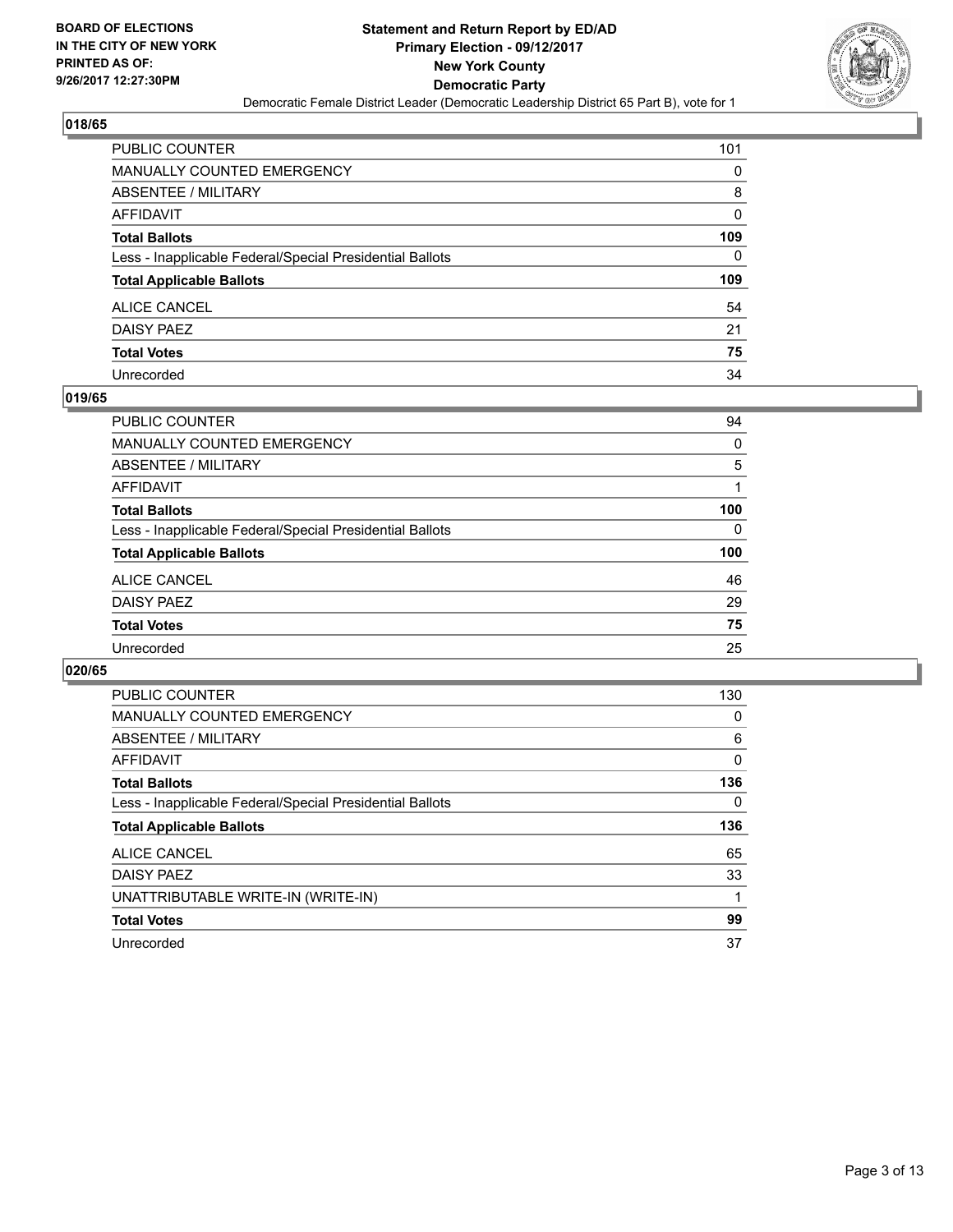

| <b>PUBLIC COUNTER</b>                                    | 146 |
|----------------------------------------------------------|-----|
| MANUALLY COUNTED EMERGENCY                               | 0   |
| ABSENTEE / MILITARY                                      | 0   |
| <b>AFFIDAVIT</b>                                         | 0   |
| <b>Total Ballots</b>                                     | 146 |
| Less - Inapplicable Federal/Special Presidential Ballots | 0   |
| <b>Total Applicable Ballots</b>                          | 146 |
| ALICE CANCEL                                             | 59  |
| DAISY PAEZ                                               | 37  |
| <b>Total Votes</b>                                       | 96  |
| Unrecorded                                               | 50  |

#### **025/65**

| <b>PUBLIC COUNTER</b>                                    | 73 |
|----------------------------------------------------------|----|
| MANUALLY COUNTED EMERGENCY                               | 0  |
| ABSENTEE / MILITARY                                      | 4  |
| AFFIDAVIT                                                | 0  |
| <b>Total Ballots</b>                                     | 77 |
| Less - Inapplicable Federal/Special Presidential Ballots | 0  |
| <b>Total Applicable Ballots</b>                          | 77 |
| <b>ALICE CANCEL</b>                                      | 30 |
| <b>DAISY PAEZ</b>                                        | 33 |
| UNATTRIBUTABLE WRITE-IN (WRITE-IN)                       |    |
| <b>Total Votes</b>                                       | 64 |
| Unrecorded                                               | 13 |

| <b>PUBLIC COUNTER</b>                                    | 69 |
|----------------------------------------------------------|----|
| <b>MANUALLY COUNTED EMERGENCY</b>                        | 0  |
| <b>ABSENTEE / MILITARY</b>                               | 3  |
| AFFIDAVIT                                                | 0  |
| <b>Total Ballots</b>                                     | 72 |
| Less - Inapplicable Federal/Special Presidential Ballots | 0  |
| <b>Total Applicable Ballots</b>                          | 72 |
| ALICE CANCEL                                             | 21 |
| DAISY PAEZ                                               | 18 |
| <b>Total Votes</b>                                       | 39 |
| Unrecorded                                               | 33 |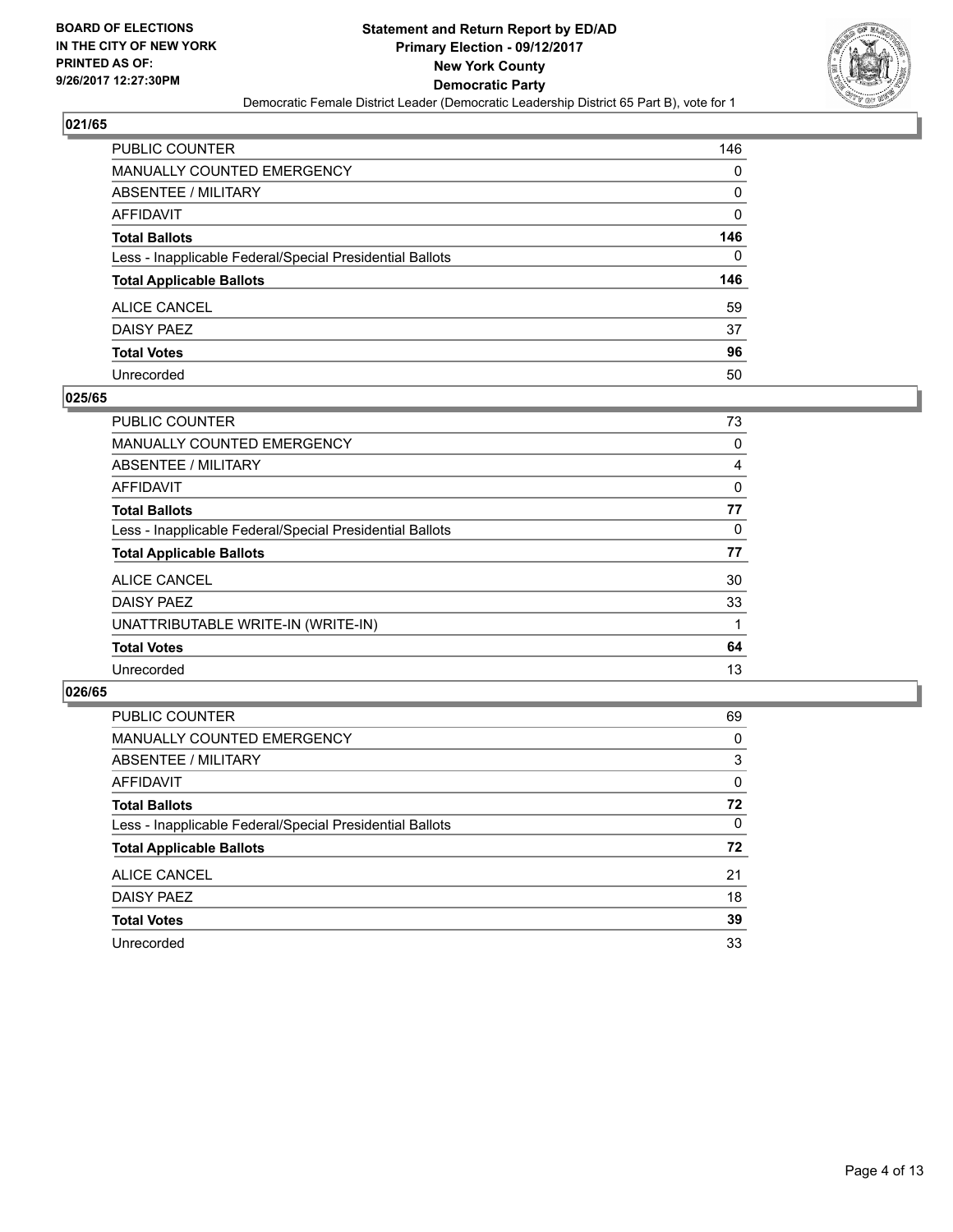

| PUBLIC COUNTER                                           | 129 |
|----------------------------------------------------------|-----|
| MANUALLY COUNTED EMERGENCY                               | 0   |
| ABSENTEE / MILITARY                                      | 0   |
| AFFIDAVIT                                                | 0   |
| <b>Total Ballots</b>                                     | 129 |
| Less - Inapplicable Federal/Special Presidential Ballots | 0   |
| <b>Total Applicable Ballots</b>                          | 129 |
| ALICE CANCEL                                             | 25  |
| DAISY PAEZ                                               | 59  |
| <b>Total Votes</b>                                       | 84  |
| Unrecorded                                               | 45  |

#### **028/65**

| <b>PUBLIC COUNTER</b>                                    | 63 |
|----------------------------------------------------------|----|
| MANUALLY COUNTED EMERGENCY                               | 0  |
| ABSENTEE / MILITARY                                      | 0  |
| AFFIDAVIT                                                |    |
| <b>Total Ballots</b>                                     | 64 |
| Less - Inapplicable Federal/Special Presidential Ballots | 0  |
| <b>Total Applicable Ballots</b>                          | 64 |
| ALICE CANCEL                                             | 15 |
| DAISY PAEZ                                               | 21 |
| <b>Total Votes</b>                                       | 36 |
| Unrecorded                                               | 28 |

| <b>PUBLIC COUNTER</b>                                    | 180 |
|----------------------------------------------------------|-----|
| <b>MANUALLY COUNTED EMERGENCY</b>                        | 0   |
| ABSENTEE / MILITARY                                      |     |
| <b>AFFIDAVIT</b>                                         | 0   |
| <b>Total Ballots</b>                                     | 181 |
| Less - Inapplicable Federal/Special Presidential Ballots | 0   |
| <b>Total Applicable Ballots</b>                          | 181 |
| ALICE CANCEL                                             | 53  |
| DAISY PAEZ                                               | 71  |
| <b>Total Votes</b>                                       | 124 |
| Unrecorded                                               | 57  |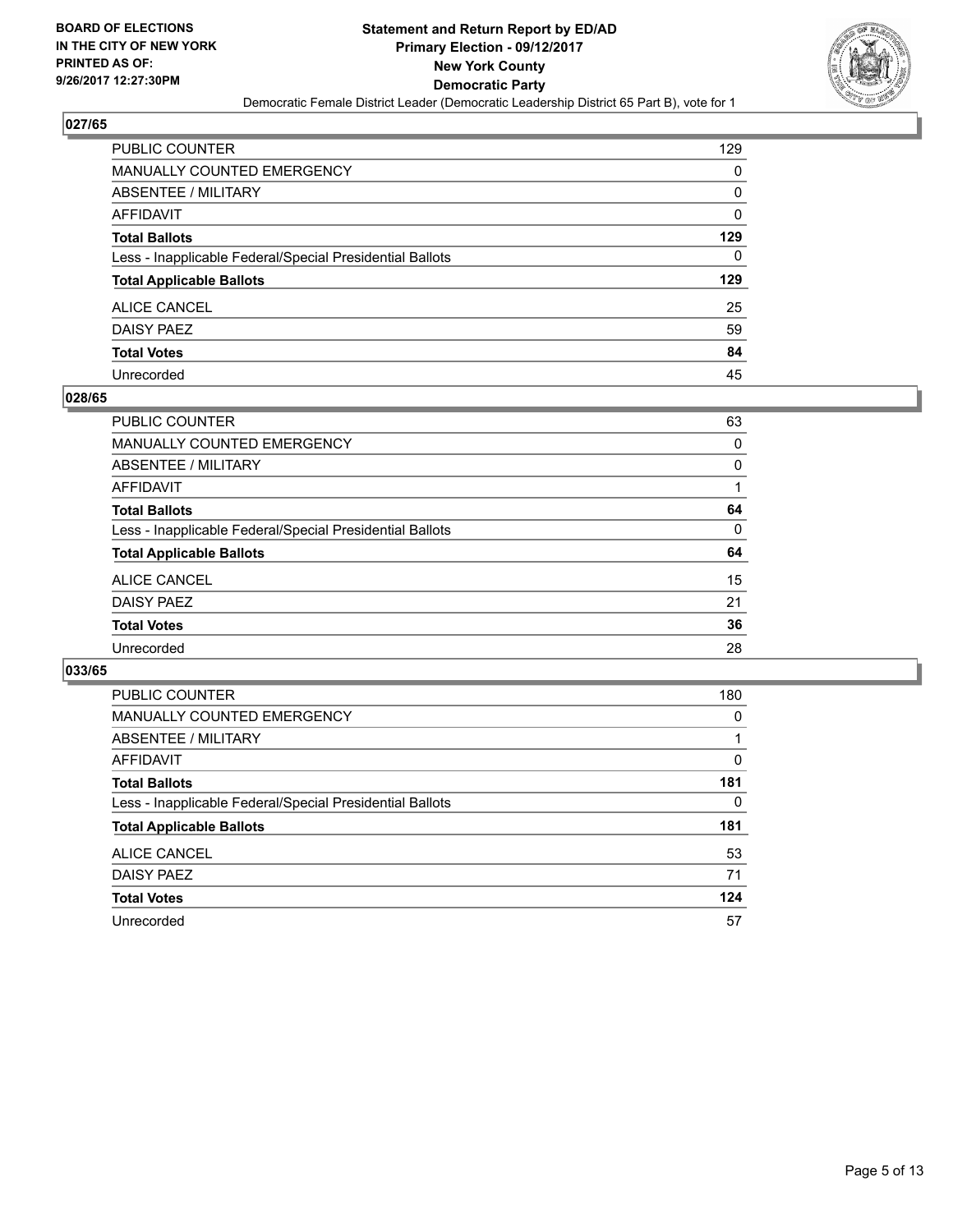

| PUBLIC COUNTER                                           | 131            |
|----------------------------------------------------------|----------------|
| <b>MANUALLY COUNTED EMERGENCY</b>                        | 0              |
| ABSENTEE / MILITARY                                      | 0              |
| AFFIDAVIT                                                | $\overline{2}$ |
| <b>Total Ballots</b>                                     | 133            |
| Less - Inapplicable Federal/Special Presidential Ballots | 0              |
| <b>Total Applicable Ballots</b>                          | 133            |
| ALICE CANCEL                                             | 55             |
| <b>DAISY PAEZ</b>                                        | 34             |
| UNATTRIBUTABLE WRITE-IN (WRITE-IN)                       |                |
| <b>Total Votes</b>                                       | 90             |
| Unrecorded                                               | 43             |

#### **035/65**

| PUBLIC COUNTER                                           | 117      |
|----------------------------------------------------------|----------|
| <b>MANUALLY COUNTED EMERGENCY</b>                        | 0        |
| ABSENTEE / MILITARY                                      | 8        |
| <b>AFFIDAVIT</b>                                         | 0        |
| <b>Total Ballots</b>                                     | 125      |
| Less - Inapplicable Federal/Special Presidential Ballots | $\Omega$ |
| <b>Total Applicable Ballots</b>                          | 125      |
| <b>ALICE CANCEL</b>                                      | 44       |
| <b>DAISY PAEZ</b>                                        | 46       |
| JENNY WOO (WRITE-IN)                                     |          |
| <b>Total Votes</b>                                       | 91       |
| Unrecorded                                               | 34       |

| <b>PUBLIC COUNTER</b>                                    | 131 |
|----------------------------------------------------------|-----|
| MANUALLY COUNTED EMERGENCY                               | 0   |
| ABSENTEE / MILITARY                                      | 0   |
| AFFIDAVIT                                                | 0   |
| <b>Total Ballots</b>                                     | 131 |
| Less - Inapplicable Federal/Special Presidential Ballots | 0   |
| <b>Total Applicable Ballots</b>                          | 131 |
| <b>ALICE CANCEL</b>                                      | 43  |
| DAISY PAEZ                                               | 55  |
| <b>Total Votes</b>                                       | 98  |
| Unrecorded                                               | 33  |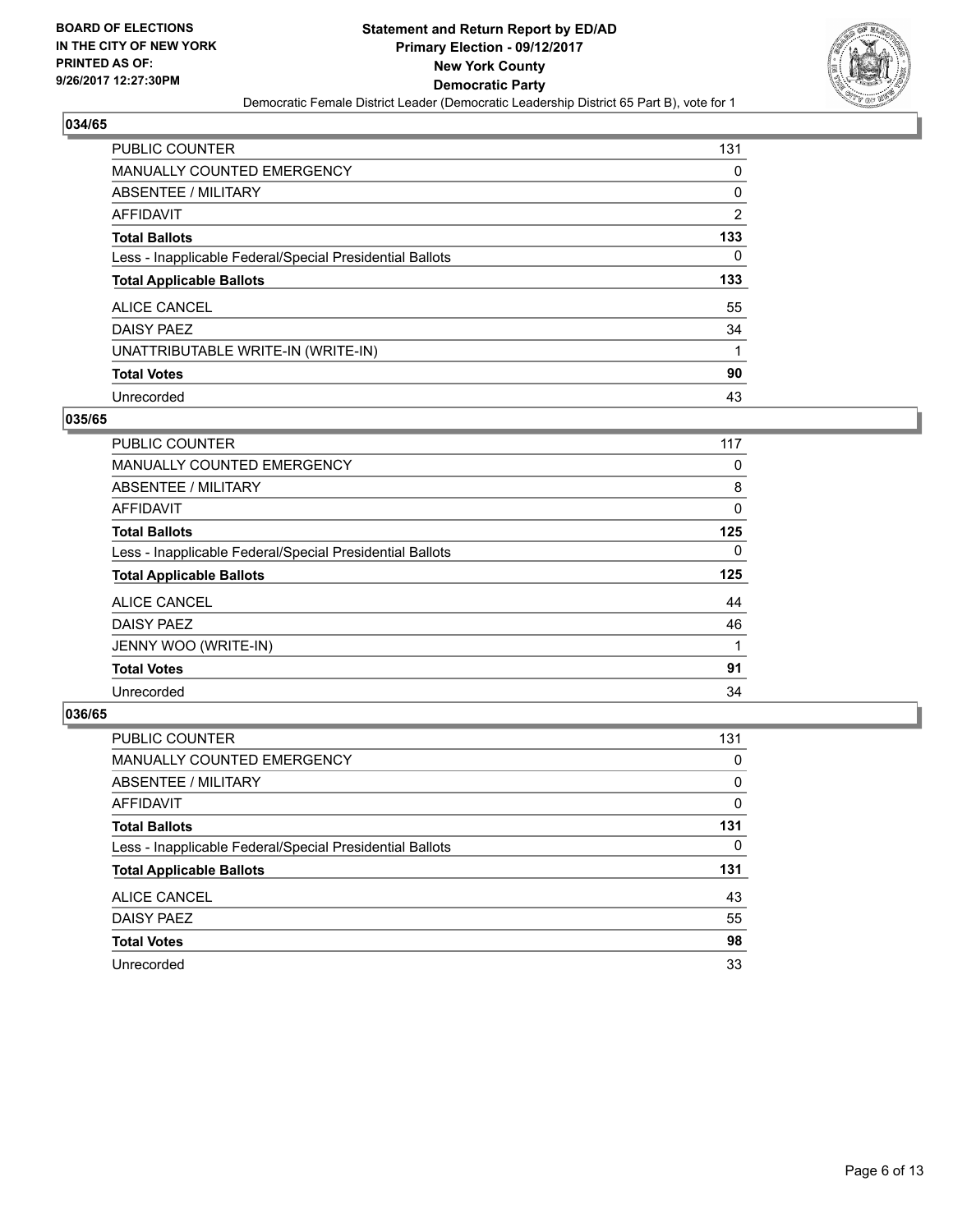

| PUBLIC COUNTER                                           | 154          |
|----------------------------------------------------------|--------------|
| MANUALLY COUNTED EMERGENCY                               | 0            |
| ABSENTEE / MILITARY                                      |              |
| AFFIDAVIT                                                | 0            |
| <b>Total Ballots</b>                                     | 155          |
| Less - Inapplicable Federal/Special Presidential Ballots | $\mathbf{0}$ |
| <b>Total Applicable Ballots</b>                          | 155          |
| ALICE CANCEL                                             | 44           |
| DAISY PAEZ                                               | 63           |
| <b>Total Votes</b>                                       | 107          |
| Unrecorded                                               | 48           |

#### **038/65**

| PUBLIC COUNTER                                           | 135 |
|----------------------------------------------------------|-----|
| <b>MANUALLY COUNTED EMERGENCY</b>                        | 0   |
| ABSENTEE / MILITARY                                      | 6   |
| AFFIDAVIT                                                |     |
| <b>Total Ballots</b>                                     | 142 |
| Less - Inapplicable Federal/Special Presidential Ballots | 0   |
| <b>Total Applicable Ballots</b>                          | 142 |
| <b>ALICE CANCEL</b>                                      | 50  |
| <b>DAISY PAEZ</b>                                        | 53  |
| CARLINA RIVERA (WRITE-IN)                                |     |
| KAREN BLATT (WRITE-IN)                                   |     |
| <b>Total Votes</b>                                       | 105 |
| Unrecorded                                               | 37  |

| <b>PUBLIC COUNTER</b>                                    | 136 |
|----------------------------------------------------------|-----|
| <b>MANUALLY COUNTED EMERGENCY</b>                        | 0   |
| ABSENTEE / MILITARY                                      | 2   |
| AFFIDAVIT                                                | 0   |
| <b>Total Ballots</b>                                     | 138 |
| Less - Inapplicable Federal/Special Presidential Ballots | 0   |
| <b>Total Applicable Ballots</b>                          | 138 |
| <b>ALICE CANCEL</b>                                      | 39  |
| <b>DAISY PAEZ</b>                                        | 68  |
| KAREN BLATT (WRITE-IN)                                   | 2   |
| <b>Total Votes</b>                                       | 109 |
| Unrecorded                                               | 29  |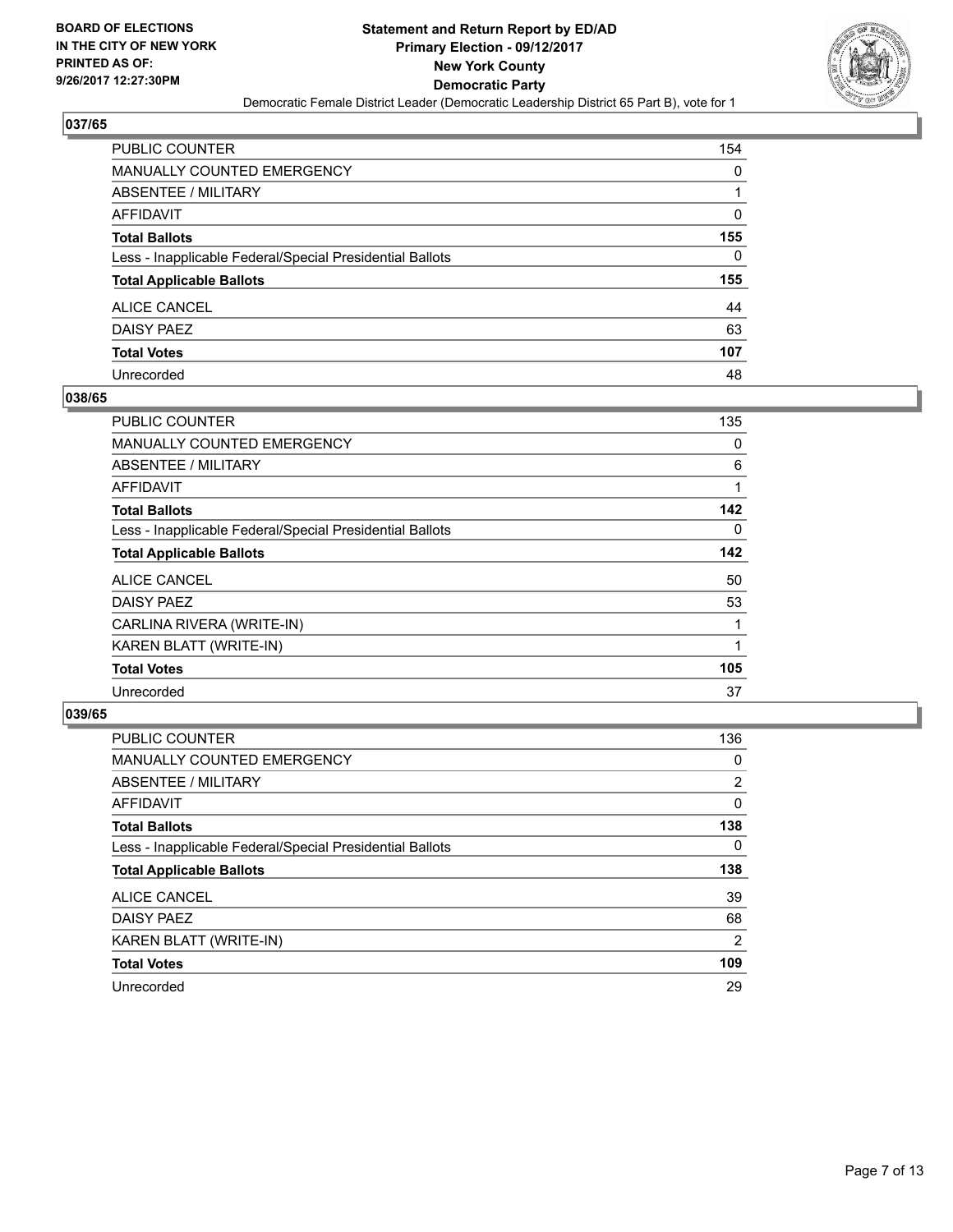

| PUBLIC COUNTER                                           | 116            |
|----------------------------------------------------------|----------------|
| MANUALLY COUNTED EMERGENCY                               | 0              |
| ABSENTEE / MILITARY                                      | 2              |
| <b>AFFIDAVIT</b>                                         | $\overline{2}$ |
| <b>Total Ballots</b>                                     | 120            |
| Less - Inapplicable Federal/Special Presidential Ballots | 0              |
| <b>Total Applicable Ballots</b>                          | 120            |
| ALICE CANCEL                                             | 42             |
| DAISY PAEZ                                               | 62             |
| <b>Total Votes</b>                                       | 104            |
| Unrecorded                                               | 16             |

#### **042/65**

| <b>PUBLIC COUNTER</b>                                    | 113 |
|----------------------------------------------------------|-----|
| MANUALLY COUNTED EMERGENCY                               | 0   |
| ABSENTEE / MILITARY                                      | 4   |
| AFFIDAVIT                                                |     |
| <b>Total Ballots</b>                                     | 118 |
| Less - Inapplicable Federal/Special Presidential Ballots | 0   |
| <b>Total Applicable Ballots</b>                          | 118 |
| <b>ALICE CANCEL</b>                                      | 48  |
| <b>DAISY PAEZ</b>                                        | 55  |
| CAROLINA RIVERA (WRITE-IN)                               |     |
| <b>Total Votes</b>                                       | 104 |
| Unrecorded                                               | 14  |

| PUBLIC COUNTER                                           | 145   |
|----------------------------------------------------------|-------|
| <b>MANUALLY COUNTED EMERGENCY</b>                        | 0     |
| ABSENTEE / MILITARY                                      |       |
| AFFIDAVIT                                                |       |
| <b>Total Ballots</b>                                     | 147   |
| Less - Inapplicable Federal/Special Presidential Ballots | 0     |
| <b>Total Applicable Ballots</b>                          | 147   |
| ALICE CANCEL                                             | 50    |
| <b>DAISY PAEZ</b>                                        | 62    |
| <b>Total Votes</b>                                       | $112$ |
| Unrecorded                                               | 35    |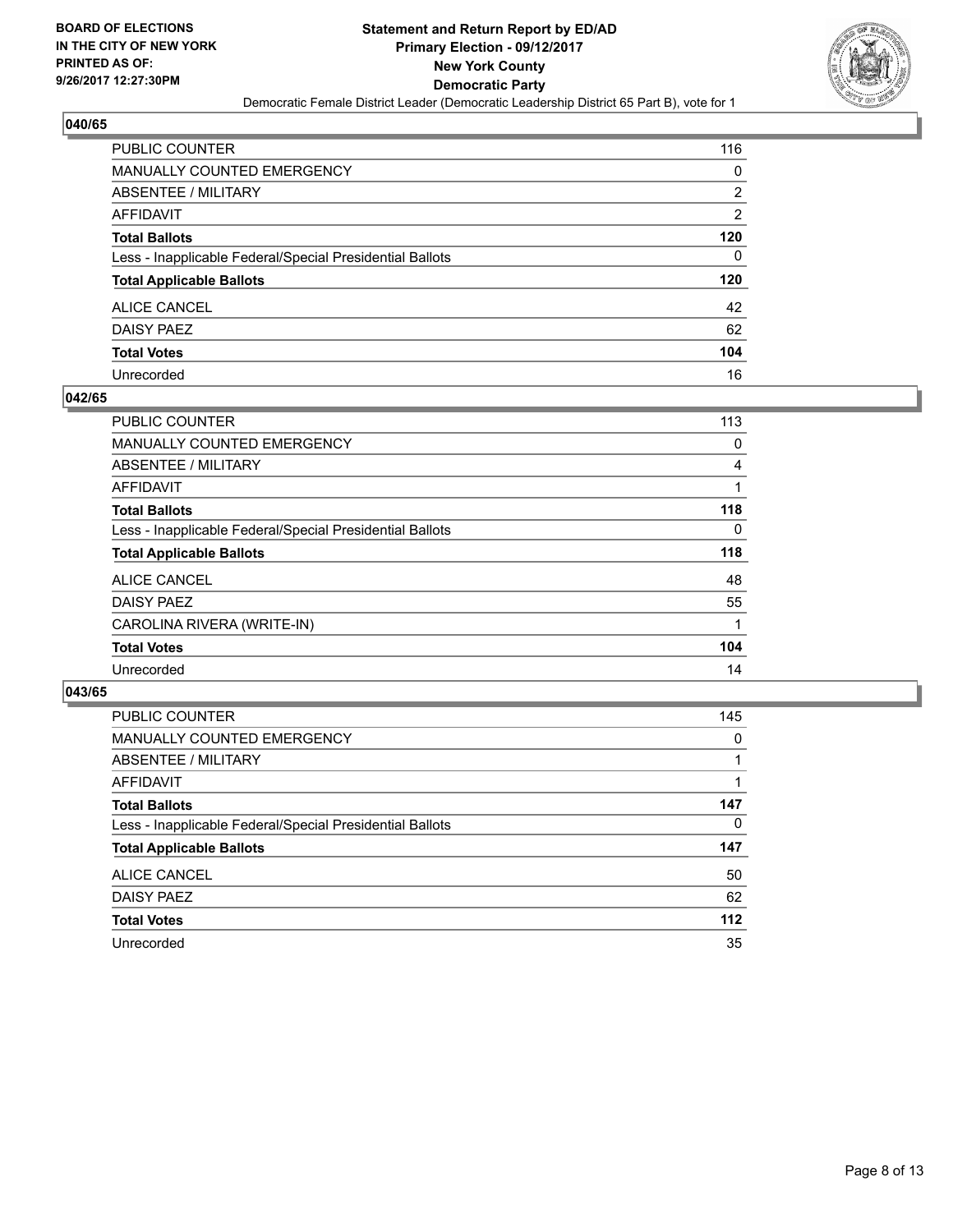

| <b>PUBLIC COUNTER</b>                                    | 209 |
|----------------------------------------------------------|-----|
| MANUALLY COUNTED EMERGENCY                               | 0   |
| ABSENTEE / MILITARY                                      | 0   |
| <b>AFFIDAVIT</b>                                         |     |
| <b>Total Ballots</b>                                     | 210 |
| Less - Inapplicable Federal/Special Presidential Ballots | 0   |
| <b>Total Applicable Ballots</b>                          | 210 |
| <b>ALICE CANCEL</b>                                      | 72  |
| DAISY PAEZ                                               | 100 |
| PAUL NEWELL (WRITE-IN)                                   |     |
| UNATTRIBUTABLE WRITE-IN (WRITE-IN)                       |     |
| <b>Total Votes</b>                                       | 174 |
| Unrecorded                                               | 36  |

#### **050/65**

| PUBLIC COUNTER                                           | 172            |
|----------------------------------------------------------|----------------|
| <b>MANUALLY COUNTED EMERGENCY</b>                        | 0              |
| <b>ABSENTEE / MILITARY</b>                               | 5              |
| <b>AFFIDAVIT</b>                                         | $\overline{2}$ |
| <b>Total Ballots</b>                                     | 179            |
| Less - Inapplicable Federal/Special Presidential Ballots | 0              |
| <b>Total Applicable Ballots</b>                          | 179            |
| <b>ALICE CANCEL</b>                                      | 74             |
| DAISY PAEZ                                               | 70             |
| <b>Total Votes</b>                                       | 144            |
| Unrecorded                                               | 35             |

| <b>PUBLIC COUNTER</b>                                    | 151      |
|----------------------------------------------------------|----------|
| <b>MANUALLY COUNTED EMERGENCY</b>                        | 0        |
| ABSENTEE / MILITARY                                      |          |
| AFFIDAVIT                                                | 2        |
| <b>Total Ballots</b>                                     | 154      |
| Less - Inapplicable Federal/Special Presidential Ballots | $\Omega$ |
| <b>Total Applicable Ballots</b>                          | 154      |
| ALICE CANCEL                                             | 28       |
| <b>DAISY PAEZ</b>                                        | 102      |
| <b>Total Votes</b>                                       | 130      |
| Unrecorded                                               | 24       |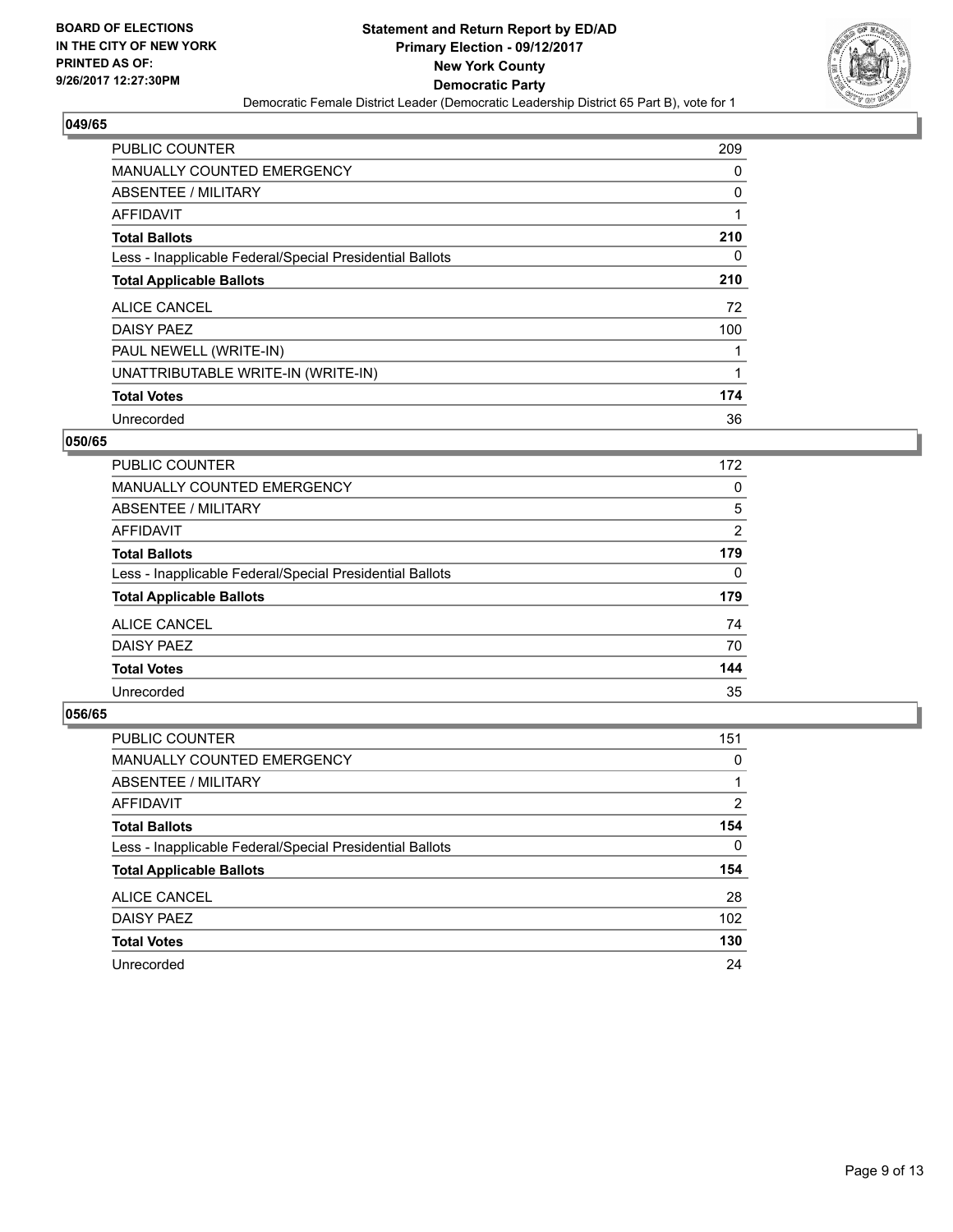

| PUBLIC COUNTER                                           | 122 |
|----------------------------------------------------------|-----|
| MANUALLY COUNTED EMERGENCY                               | 0   |
| ABSENTEE / MILITARY                                      | 2   |
| <b>AFFIDAVIT</b>                                         | 0   |
| <b>Total Ballots</b>                                     | 124 |
| Less - Inapplicable Federal/Special Presidential Ballots | 0   |
| <b>Total Applicable Ballots</b>                          | 124 |
| ALICE CANCEL                                             | 26  |
| DAISY PAEZ                                               | 81  |
| <b>Total Votes</b>                                       | 107 |
| Unrecorded                                               | 17  |

#### **059/65**

| PUBLIC COUNTER                                           | 115      |
|----------------------------------------------------------|----------|
| <b>MANUALLY COUNTED EMERGENCY</b>                        | 0        |
| ABSENTEE / MILITARY                                      | 0        |
| AFFIDAVIT                                                |          |
| <b>Total Ballots</b>                                     | 116      |
| Less - Inapplicable Federal/Special Presidential Ballots | $\Omega$ |
| <b>Total Applicable Ballots</b>                          | 116      |
| <b>ALICE CANCEL</b>                                      | 19       |
| DAISY PAEZ                                               | 64       |
| <b>Total Votes</b>                                       | 83       |
| Unrecorded                                               | 33       |

| <b>PUBLIC COUNTER</b>                                    | 95 |
|----------------------------------------------------------|----|
| <b>MANUALLY COUNTED EMERGENCY</b>                        | 0  |
| ABSENTEE / MILITARY                                      | 3  |
| <b>AFFIDAVIT</b>                                         |    |
| <b>Total Ballots</b>                                     | 99 |
| Less - Inapplicable Federal/Special Presidential Ballots | 0  |
| <b>Total Applicable Ballots</b>                          | 99 |
| ALICE CANCEL                                             | 17 |
| DAISY PAEZ                                               | 35 |
| <b>Total Votes</b>                                       | 52 |
| Unrecorded                                               | 47 |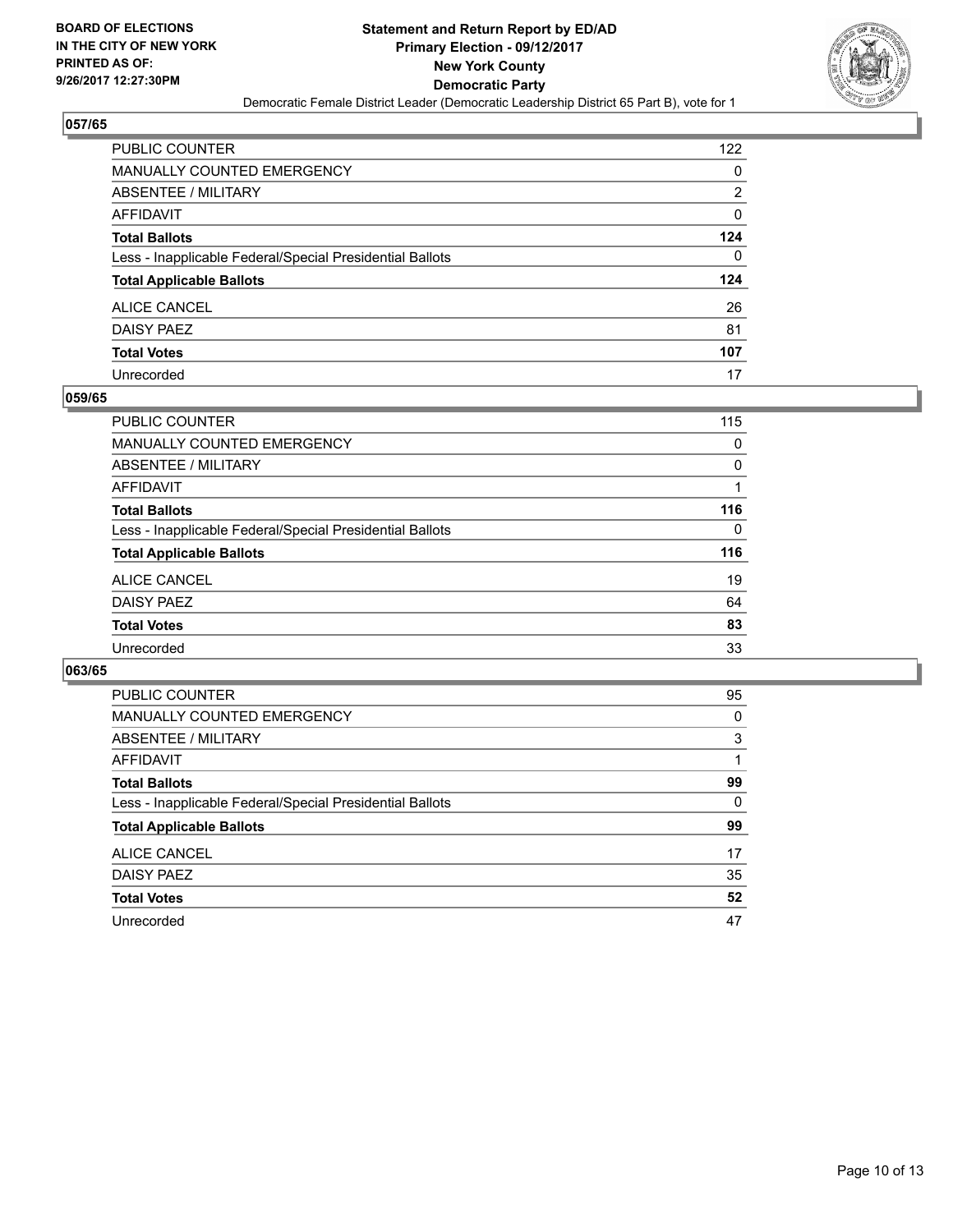

| PUBLIC COUNTER                                           | 97           |
|----------------------------------------------------------|--------------|
| MANUALLY COUNTED EMERGENCY                               | 0            |
| ABSENTEE / MILITARY                                      | 3            |
| AFFIDAVIT                                                | 0            |
| <b>Total Ballots</b>                                     | 100          |
| Less - Inapplicable Federal/Special Presidential Ballots | $\mathbf{0}$ |
| <b>Total Applicable Ballots</b>                          | 100          |
| ALICE CANCEL                                             | 30           |
| <b>DAISY PAEZ</b>                                        | 38           |
| <b>Total Votes</b>                                       | 68           |
| Unrecorded                                               | 32           |

#### **065/65**

| PUBLIC COUNTER                                           | 49 |
|----------------------------------------------------------|----|
| <b>MANUALLY COUNTED EMERGENCY</b>                        | 0  |
| ABSENTEE / MILITARY                                      | 0  |
| AFFIDAVIT                                                | 0  |
| <b>Total Ballots</b>                                     | 49 |
| Less - Inapplicable Federal/Special Presidential Ballots | 0  |
| <b>Total Applicable Ballots</b>                          | 49 |
| <b>ALICE CANCEL</b>                                      | 12 |
| DAISY PAEZ                                               | 18 |
| <b>Total Votes</b>                                       | 30 |
| Unrecorded                                               | 19 |

| <b>PUBLIC COUNTER</b>                                    | 75 |
|----------------------------------------------------------|----|
| <b>MANUALLY COUNTED EMERGENCY</b>                        | 0  |
| <b>ABSENTEE / MILITARY</b>                               | 0  |
| <b>AFFIDAVIT</b>                                         |    |
| <b>Total Ballots</b>                                     | 76 |
| Less - Inapplicable Federal/Special Presidential Ballots | 0  |
| <b>Total Applicable Ballots</b>                          | 76 |
| ALICE CANCEL                                             | 15 |
| <b>DAISY PAEZ</b>                                        | 42 |
| <b>Total Votes</b>                                       | 57 |
| Unrecorded                                               | 19 |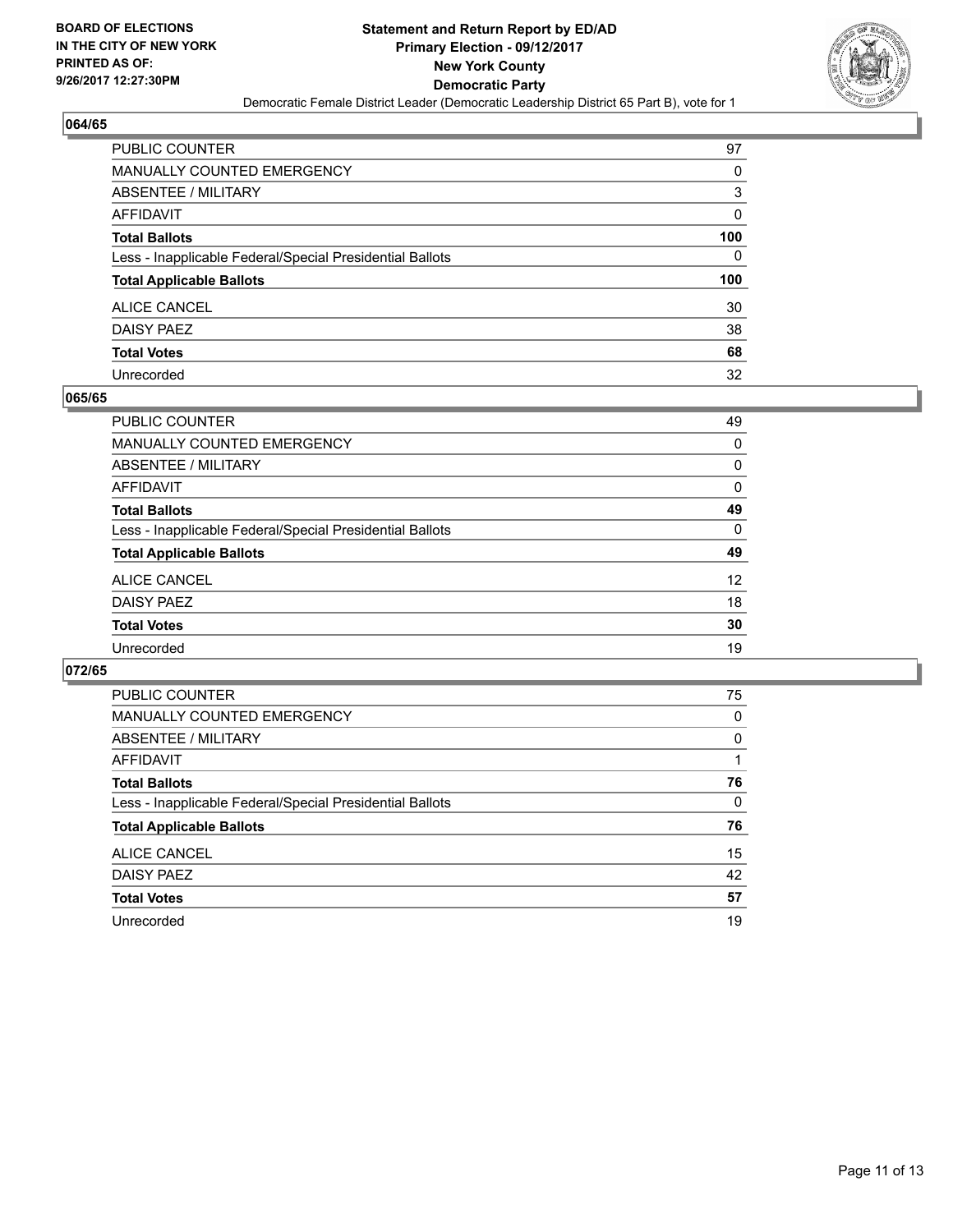

| <b>PUBLIC COUNTER</b>                                    | 87             |
|----------------------------------------------------------|----------------|
| <b>MANUALLY COUNTED EMERGENCY</b>                        | 0              |
| ABSENTEE / MILITARY                                      | $\overline{2}$ |
| AFFIDAVIT                                                |                |
| <b>Total Ballots</b>                                     | 90             |
| Less - Inapplicable Federal/Special Presidential Ballots | 0              |
| <b>Total Applicable Ballots</b>                          | 90             |
| ALICE CANCEL                                             | 20             |
| DAISY PAEZ                                               | 41             |
| AMY YANG (WRITE-IN)                                      |                |
| YUH-LINE NIOU (WRITE-IN)                                 |                |
| <b>Total Votes</b>                                       | 63             |
| Unrecorded                                               | 27             |

| <b>PUBLIC COUNTER</b>                                    | 119 |
|----------------------------------------------------------|-----|
| <b>MANUALLY COUNTED EMERGENCY</b>                        | 0   |
| ABSENTEE / MILITARY                                      | 3   |
| AFFIDAVIT                                                | 0   |
| <b>Total Ballots</b>                                     | 122 |
| Less - Inapplicable Federal/Special Presidential Ballots | 0   |
| <b>Total Applicable Ballots</b>                          | 122 |
| ALICE CANCEL                                             | 67  |
| DAISY PAEZ                                               | 35  |
| <b>Total Votes</b>                                       | 102 |
| Unrecorded                                               | 20  |